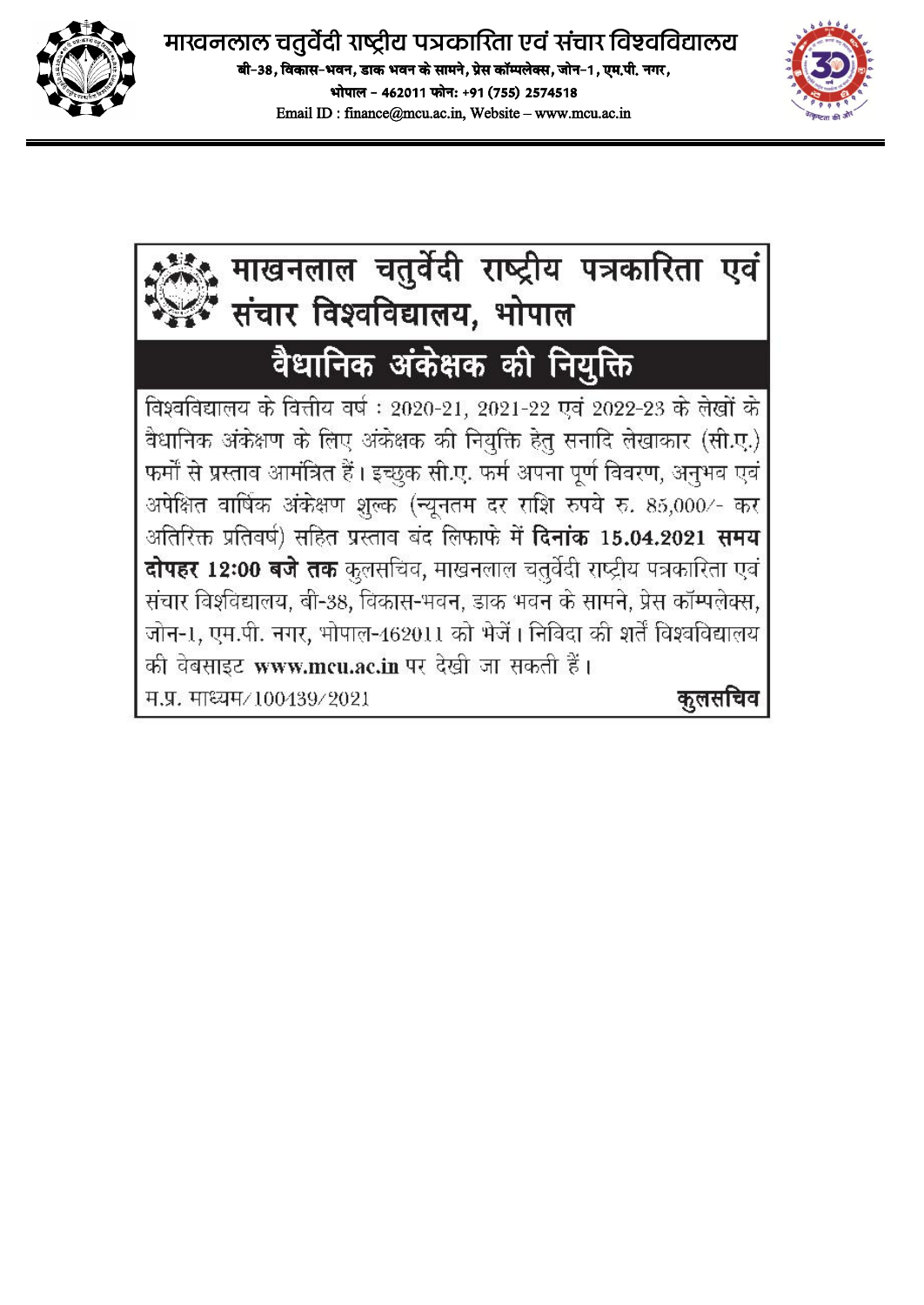



## वैधानिक अंकेक्षक की नियुक्ति हेतु आवश्यक निविदा शर्तें

- 1. विश्वविद्यालय के वैधानिक अंकेक्षण कार्य की परिधि में मुख्यालय भोपाल (नोएडा, खंडवा, रीवा जिनके लेखे समाहित है) के वार्षिक लेखों के सत्यापन एवं अंकेक्षण का कार्य है।
- 2. वैधानिक अंकेक्षक हेतु सनादि लेखाकार फर्म नीचे दिये गये निर्धारित प्रारुप में ही अपना आवेदन पत्र प्रस्तुत करें। निर्धारित प्रारुप में किये गये आवेदन पत्र ही मान्य एवं स्वीकार होगें। आवेदन पत्र फार्म का मूल्य ₹2,000/- (दो हजार रुपये मात्र) एवं सुरक्षा निधि राशि ₹10,000 (दस हजार रुपये मात्र) आवेदन पत्र के साथ *"कुलसचिव, माखनलाल चतुर्वेदी राष्ट्रीय* <u>*पत्रकारिता एवं संचार विश्वविद्यालय भोपाल"</mark> के* नाम का बैंक डिमाण्ड ड्राफ्ट अलग-अलग प्रस्तुत करें ।</u>
- 3. वैधानिक अंकेक्षक हेतु भोपाल स्थित सनादि लेखाकार फर्मों के प्रस्ताव को स्वीकार करने में प्राथमिकता दी जाएगी।
- 4. वैधानिक अंकेक्षक हेतु सनादि लेखाकार फर्म को न्यूनतम 10 वर्षों का अनुभव होना आवश्यक है। विश्वविद्यालय एवं शैक्षणिक संस्थाओं के अंकेक्षण को अनुभव को प्राथमिकता दी जाएगी। (अनुभव प्रमाण पत्रों की प्रति प्रस्ताव के साथ प्रस्तुत करें)
- 5. वैधानिक अंकेक्षक हेतु सनादि लेखाकार फर्म का न्यूनतम टर्नओवर 20 लाख रुपये प्रतिवर्ष होना चाहिए एवं फर्म में न्यूनतम 03 साझेदार होना आवश्यक है। (प्रमाण पत्रों की प्रति प्रस्ताव के साथ प्रस्तुत करें)
- 6. वैधानिक अंकेक्षक हेत् सनादि लेखाकार फर्म को आयकर संबंधी कार्यों का न्यूनतम पाँच वर्षों का अनुभव होना आवश्यक है। (अनुभव प्रमाण पत्रों की प्रति प्रस्ताव के साथ प्रस्तुत करें)
- 7. चयनित सनादि लेखाकार फर्म को विश्वविद्यालय के आयकर एवं GST संबंधी प्रकरणों पर समय-समय पर परामर्श मांगे जाने पर वैधानिक परामर्श दिया जाना होगा। इसके लिए अलग से भुगतान देय नहीं होगा।
- 8. वैधानिक अंकेक्षण कार्य हेतु विश्वविद्यालय द्वारा विज्ञापन में प्रकाशित की गयी न्यूनतम दर The Institute of Chartered Accountants of India (ICAI) की 'बी' श्रेणी के शहरों हेतु अंकेक्षण कार्य हेतु दी गई दरों के आधार पर राशि रुपये 85000/- (पिच्चयासी हजार मात्र) निर्धारित की गयी है। इस दर से कम दरों से प्राप्त प्रस्तावों पर विचार नहीं होगा। इसमें कर का भुगतान अलग से किया जाएगा।
- 9. वैधानिक अंकेक्षण कार्य हेतु संबंधित फर्म को अलग से किसी प्रकार का स्थानीय आवागमन अथवा यात्रा व्यय का भुगतान विश्वविद्यालय द्वारा नहीं किया जाएगा।
- 10. वैधानिक अंकेक्षण हेतु प्रस्ताव मोहरबंद लिफाफे में दिनांक-15/04/2021 तक समय दोपहर 12:00 बजे तक स्वीकार किये जाएंगे।
- 11. प्राप्त प्रस्ताव दिनांक-15/04/2021 को दोपहर 03.00 बजे कान्फ्रेंस हॉल, पंचम तल, बी-38, विकास-भवन, विश्वविद्यालय परिसर भोपाल में वैधानिक अंकेक्षक की नियुक्ति हेतु गठित समिति के समक्ष खोले जाएंगे।
- 12. वैधानिक अंकेक्षक की नियुक्ति में किसी भी प्रकार का वाद उत्पन्न होने की स्थिति में कुलपति, माखनलाल चतुर्वेदी राष्ट्रीय पत्रकारिता एवं संचार विश्वविद्यालय का निर्णय अंतिम एवं सर्वमान्य होगा।
- 13. अधिक जानकारी हेतु श्रीमति रिंकी जैन, वित्त अधिकारी से दूरभाष क्रमांक (+91) 755-2574518 पर संपर्क करें ।

<u>कूलसचिव</u>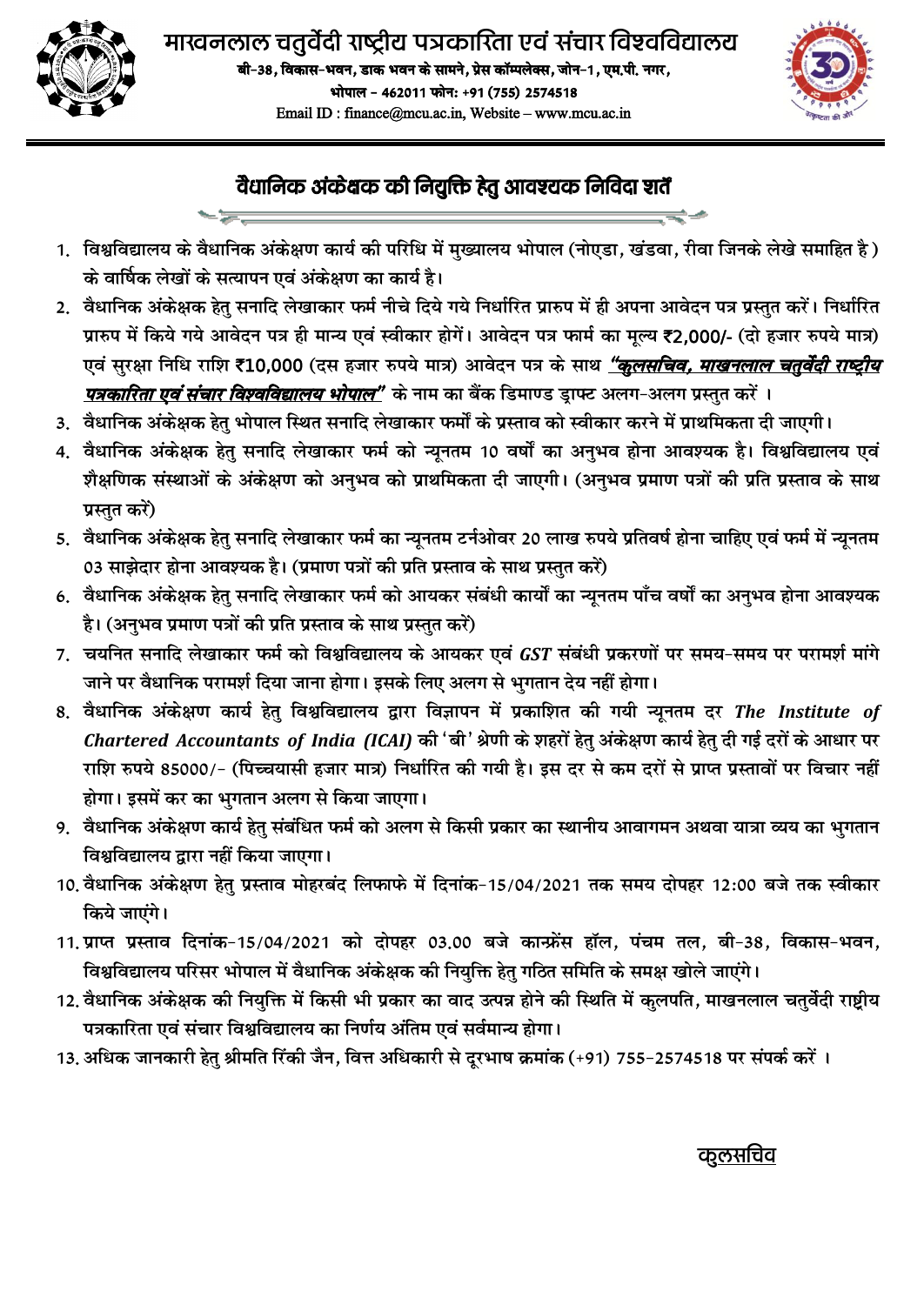

## माखनलाल चतुर्वेदी राष्ट्रीय पत्रकारिता एवं संचार विश्वविद्यालय

aी-38, विकास-भवन, डाक भवन के सामने, प्रेस कॉम्पलेक्स, जोन-1, एम.पी. नगर,

भोपाल - 462011 फोन: +91 (755) 2574518

Email ID : finance@mcu.ac.in, Website – www.mcu.ac.in



**Technical Bid Form**

| S.No.                   | <b>Particulars</b>                                                                 | <b>Details</b>                            |                 |  |
|-------------------------|------------------------------------------------------------------------------------|-------------------------------------------|-----------------|--|
| 1                       | Full Name of the firm                                                              |                                           |                 |  |
| $\mathbf{2}$            | Address of Head office of                                                          |                                           |                 |  |
|                         | the firm                                                                           |                                           |                 |  |
| 3                       | <b>Registered Address of</b>                                                       |                                           |                 |  |
|                         | Bhopal (if any)                                                                    |                                           |                 |  |
|                         | (As per ICAI Records)                                                              |                                           |                 |  |
| $\overline{\mathbf{4}}$ | Firm PAN Number                                                                    |                                           |                 |  |
| 5                       | Firm GST Number                                                                    |                                           |                 |  |
| 6                       | Registration No. with ICAI                                                         |                                           |                 |  |
| 7                       | Empanelment No. with C &                                                           |                                           |                 |  |
|                         | AG as major auditor                                                                |                                           |                 |  |
| 8                       | No. of years of firms                                                              |                                           |                 |  |
|                         | existence date of                                                                  |                                           |                 |  |
|                         | establishment of the firm                                                          |                                           |                 |  |
|                         | Number of Full Time                                                                | No of FCA                                 |                 |  |
|                         | Partners exclusively                                                               | No of ACA                                 |                 |  |
| 9                       | associated with the firm for                                                       |                                           |                 |  |
|                         | not less than 2 years (As per                                                      | Total                                     |                 |  |
|                         | certificate of ICAI as on                                                          |                                           |                 |  |
|                         | 1.1.2017                                                                           |                                           |                 |  |
|                         |                                                                                    | $\overline{FY}$                           | <b>Turnover</b> |  |
| 10                      | Turnover of the Firm in last                                                       | 2019-20                                   |                 |  |
|                         | Three years                                                                        | 2018-19                                   |                 |  |
|                         |                                                                                    | $2017 - 18$                               |                 |  |
| 11                      | Annual Average Turnover of                                                         |                                           |                 |  |
|                         | last Three years                                                                   |                                           |                 |  |
| 12                      | No. of Professional/semi                                                           | No of CA                                  |                 |  |
|                         | qualifies Staff as per ICAI                                                        | No of Articles                            |                 |  |
|                         | record. (CA & Articles)                                                            | <b>Total</b>                              |                 |  |
|                         |                                                                                    | No of Higher Education                    |                 |  |
|                         |                                                                                    | Institutes/Universities                   |                 |  |
|                         |                                                                                    | Assignment(Internal/Concurrent/Statutory) |                 |  |
| 13                      | No of assignment<br>Experience of<br>Government/PSU Audit<br>(Internal/Statutory). | No of Government                          |                 |  |
|                         |                                                                                    | Assignment(Internal/Concurrent/Statutory) |                 |  |
|                         |                                                                                    | No of PSU/PSB                             |                 |  |
|                         |                                                                                    | Assignment(Internal/Concurrent/Statutory) |                 |  |
|                         |                                                                                    | No of Miniratna Assignments               |                 |  |
|                         |                                                                                    | Total                                     |                 |  |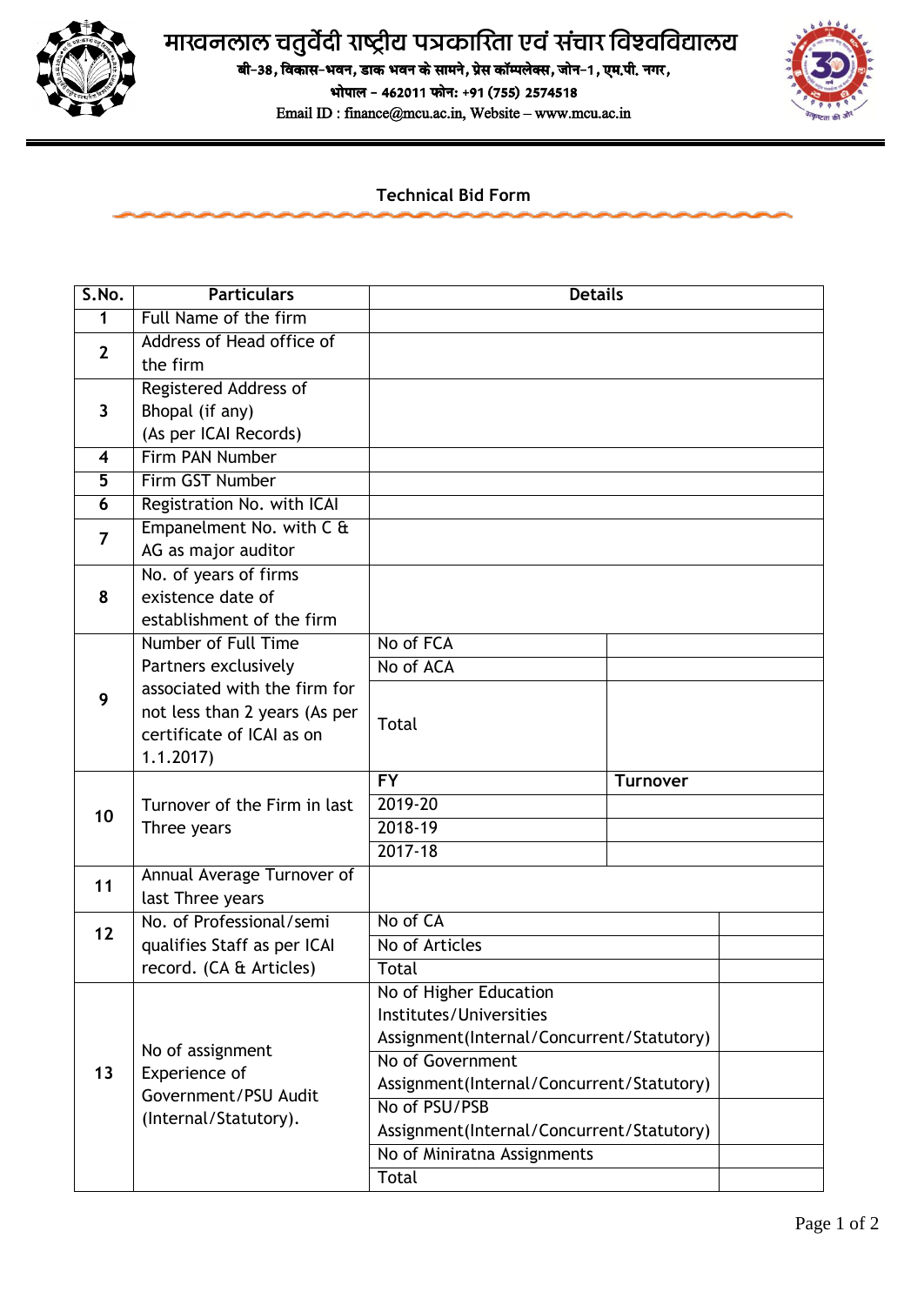

## माखनलाल चतुर्वेदी राष्ट्रीय पत्रकारिता एवं संचार विश्वविद्यालय

बी-38, विकास-भवन, डाक भवन के सामने, प्रेस कॉम्पलेक्स, जोन-1, एम.पी. नगर,

भोपाल - 462011 फोन: +91 (755) 2574518

Email ID : finance@mcu.ac.in, Website – www.mcu.ac.in



|    | <b>Details of Partners:</b>                                                        |  |  |
|----|------------------------------------------------------------------------------------|--|--|
|    | <b>Provide following details:</b>                                                  |  |  |
| 14 | Name of partner,<br>$\bullet$                                                      |  |  |
|    | Date of becoming ACA and FCA<br>$\bullet$                                          |  |  |
|    | Date of Joining the Firm                                                           |  |  |
|    | Membership No.,                                                                    |  |  |
|    | Whether the Partners is engaged full time or part time with the firm.<br>$\bullet$ |  |  |
|    | Their contact no., email and full Address                                          |  |  |
|    | <b>Additional Qualification DISA/CISA</b><br>$\bullet$                             |  |  |
|    | Detail of Article Assistant as per ICAI record                                     |  |  |
| 15 | Name of Article                                                                    |  |  |
|    | Name of Member under he/she is registered                                          |  |  |
| 16 | Experience of Government/PSU Audit (Internal/Concurrent/Statutory)                 |  |  |
|    | Give name, Government PSU, nature & address of the assignment, Financial year      |  |  |

## **Submission of Offer:**

**Proposal Should be Submitted in Three Envelop System as given below :-**

- **a. Envelope A. Cost of RFP Rs.2,000/- in the form of DD and EMD Rs.10,000/-** in the form of DD drawn in favour of **Registrar,** Makhanlal Chaturvedi National University of Journalism & Communication**, Bhopal** payable at **Bhopal**
- **b. Envelope B.** Technical bid containing information/documents as indicated **Envelope C.** Containing financial bid.

**These three envelops "A, B & C" should be sealed and kept in a bigger envelope marked as "Proposal for Statutory Audit" and addressed to Registrar,** Makhanlal Chaturvedi National University of Journalism & Communication**, Bhopal, MP (INDIA)**

| Documents to be attach in following sequence |                                                                                   |  |  |  |
|----------------------------------------------|-----------------------------------------------------------------------------------|--|--|--|
| S. No                                        | <b>Particulars</b>                                                                |  |  |  |
|                                              | Self Declaration for Established office in Bhopal.                                |  |  |  |
| $\mathcal{P}$                                | Technical Bid as per technical bid form.                                          |  |  |  |
| 3                                            | Latest Constitution certificate as on 01.01.2021                                  |  |  |  |
| 4                                            | PAN card                                                                          |  |  |  |
| 5.                                           | <b>GST registration Certificate</b>                                               |  |  |  |
| 6                                            | C & AG Empanelment as major auditor Certificate (If Any)                          |  |  |  |
| 7                                            | Self Declaration for annual average turnover of last three years and Audited      |  |  |  |
|                                              | Financial Statements and Income Tax Return proof of FY 2019-20, 2018-19 & 2017-18 |  |  |  |
| 8                                            | Proof of Assignments experience of Higher Educational Institutes in MP            |  |  |  |
| 9                                            | Proof of Assignment Experience of Government/PSU Audit                            |  |  |  |
|                                              | (Internal/Concurrent/Statutory) as per you mentioned sequence in Technical Bid.   |  |  |  |